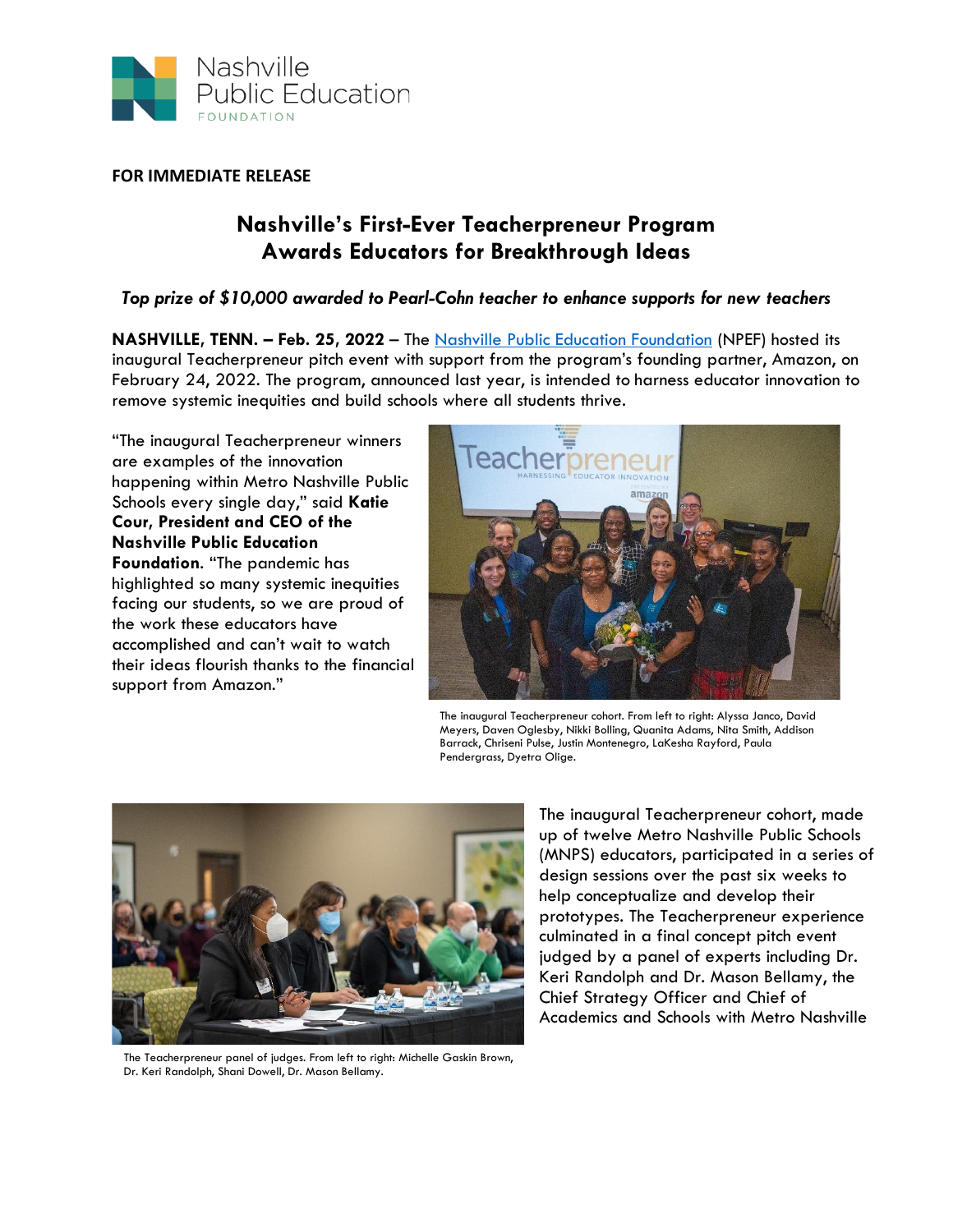Public Schools (MNPS), respectively; Michelle Gaskin Brown, Manager of Public Policy with Amazon; and Shani Dowell, Founder & CEO of Possip.

The inaugural Teacherpreneur winners, in addition to cash prizes, will receive seed funding to pilot their projects:

- Quanita Adams, a math teacher at Pearl-Cohn Entertainment Magnet High School, earning first place and a prize of \$10,000 for her idea to create a network of supports for novice teachers in schools that experience high teacher turnover.
- Daven Oglesby, Exceptional Education teacher at Lakeview Elementary Design Center, earning second place and a prize of \$7,500 for his plan to support special education students to develop independent living skills in the elementary school classroom.



Teacherpreneur first place winner with Amazon representative and NPEF President. From left to right: Michelle Gaskin Brown, Quanita Adams, Katie Cour.

• Addison Barrack, a Students with Interrupted Formal Education (SIFE) teacher at Margaret Allen Middle School, earning third place and a prize of \$5,000 for her plan to design a flexible school environment for students who need to work to support themselves and attend school simultaneously.

Also winning a cash prize was LaKesha Rayford, technology teacher at Glencliff Entrepreneurship STEAM Magnet Elementary School, who earned the Community Favorite award, coming with a cash prize of \$2,500. This award was determined by online voting on video previews of the cohort's pitches and audience voting at the pitch event. Rayford's idea would empower students to address cultural gaps with their peers and teachers through a supportive model.

"These inspiring teachers are implementing solutions to some of the toughest challenges facing our city's public schools," said **Courtney Ross, Amazon's senior manager of community engagement in Nashville**. "The Teacherpreneur program is moving the needle in Nashville and we're thankful for the opportunity to partner with them."

The remaining participants of the inaugural cohort each received a \$1,000 cash prize in the name of Kay Simmons, the founding executive director of NPEF, then called Nashville Alliance for Public Education, who died in November 2021. The Kay Simmons Award recognizes progressive ideas and bold steps to enhance public education.

Recipients of the Kay Simmons Award are:

- Nikki Hendricks-Bolling, Shwab Elementary School
- Alyssa Janco, Eagle View Elementary School
- Justin Montenegro, Martin Luther King, Jr. Magnet School